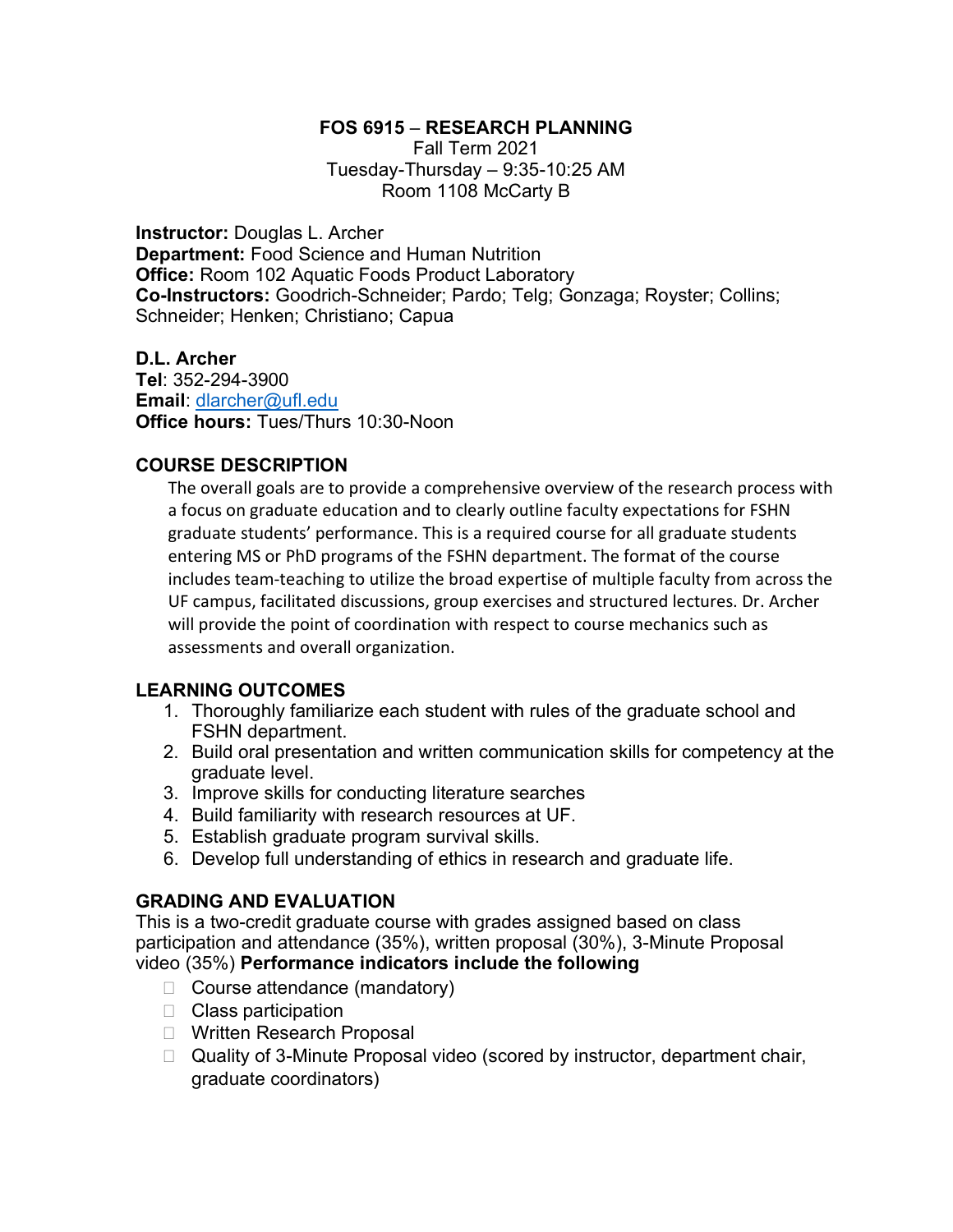## Grading scale:

A=90-100 B+87-89 B=80-86 C+=77-79 C=70-76  $D+=67-69$ D=60-66

## IMPORTANT DATES: (subject to minor change)

#### August

- 24 Introduction to Course Archer
- 26 Rules and Expectations of Graduate Study Goodrich
- 31 Rules and Expectations of Graduate Study Goodrich

#### September

- 2 Rules and Expectations of Graduate Study Goodrich
- 7 Writing at the Graduate level/the Research Proposal assignment Archer
- 9 Time Management R. Brown
- 14 Library Resources M. Royster
- 16 Library Resources M. Royster
- 21 Safety Erica Gonzaga
- 23 3-Minute Proposal assignment Archer
- 28 Multimedia Presentations Telg
- 30 Electronic Thesis and Dissertation Pardo

#### October

- 5 Critical Reading Collins
- 7 ICBR and Core Labs TBA
- 12 Ethics Archer
- 14 Ethics Archer
- 19 Crowdsourcing Vroom
- 21 Statistics Schneider
- 26 Communicating Science Christiano
- 28 Citizen Science Archer

#### November

- 2 ICBR and Core Labs TBA IRB/IACUC Henken
- 4 One Health Capua
- 9 3-MP WRITTEN PROPOSALS DUE ON THIS DATE
- $16 3 MP$
- $18 3 MP$
- $23 3 MP$
- $30 3 MP$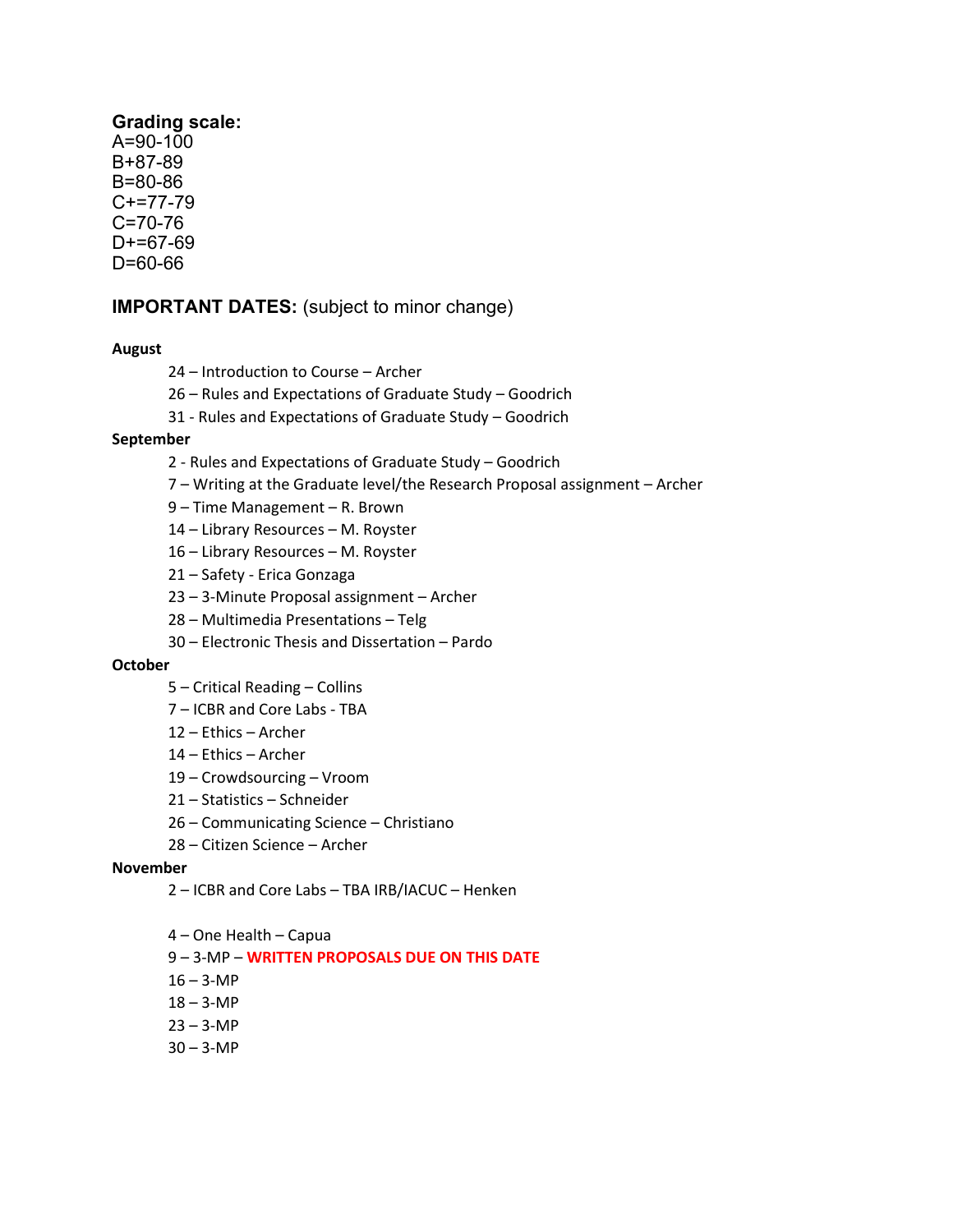## Attendance and Make Up Work

Attendance is mandatory. In case of illness or family matter, inform instructor when possible. Points from your participation grade will be deducted for each class missed without an excused absence or prior approval of the instructors.

### Texts and References

All materials used will be supplied.

### Suggested reading:

National Academies of Science. 2009. On Being a Scientist: A Guide to Responsible Conduct in Research (3rd Edition). National Academies Press. ISBN-13 978-0309119702

 This text is also available as a free .pdf for your own use at: http://www.nap.edu/catalog.php?record\_id=12192

## Online Course Evaluation Process

Student assessment of instruction is an important part of efforts to improve teaching and learning. At the end of the semester, students are expected to provide feedback on the quality of instruction in this course using a standard set of university and college criteria. Students are expected to provide professional and respectful feedback on the quality of instruction in this course by completing course evaluations online via GatorEvals. Guidance on how to give feedback in a professional and respectful manner is available at: https://gatorevals.aa.ufl.edu/students/. Students will be notified when the evaluation period opens and can complete evaluations through the email they receive from GatorEvals, in their Canvas course menu under GatorEvals, or via https://ufl.bluera.com/ufl/. Summaries of course evaluation results are available to students at: https://gatorevals.aa.ufl.edu/public-results/.

## Academic Honesty

As a student at the University of Florida, you have committed yourself to uphold the Honor Code, which includes the following pledge: "We, the members of the University of Florida community, pledge to hold ourselves and our peers to the highest standards of honesty and integrity." You are expected to exhibit behavior consistent with this commitment to the UF academic community, and on all work submitted for credit at the University of Florida, the following pledge is either required or implied: "On my honor, I have neither given nor received unauthorized aid in doing this assignment."

It is assumed that you will complete all work independently in each course unless the instructor provides explicit permission for you to collaborate on course tasks (e.g., assignments, papers, quizzes, exams). Furthermore, as part of your obligation to uphold the Honor Code, you should report any condition that facilitates academic misconduct to appropriate personnel. It is your individual responsibility to know and comply with all university policies and procedures regarding academic integrity and the Student Honor Code. Violations of the Honor Code at the University of Florida will not be tolerated.